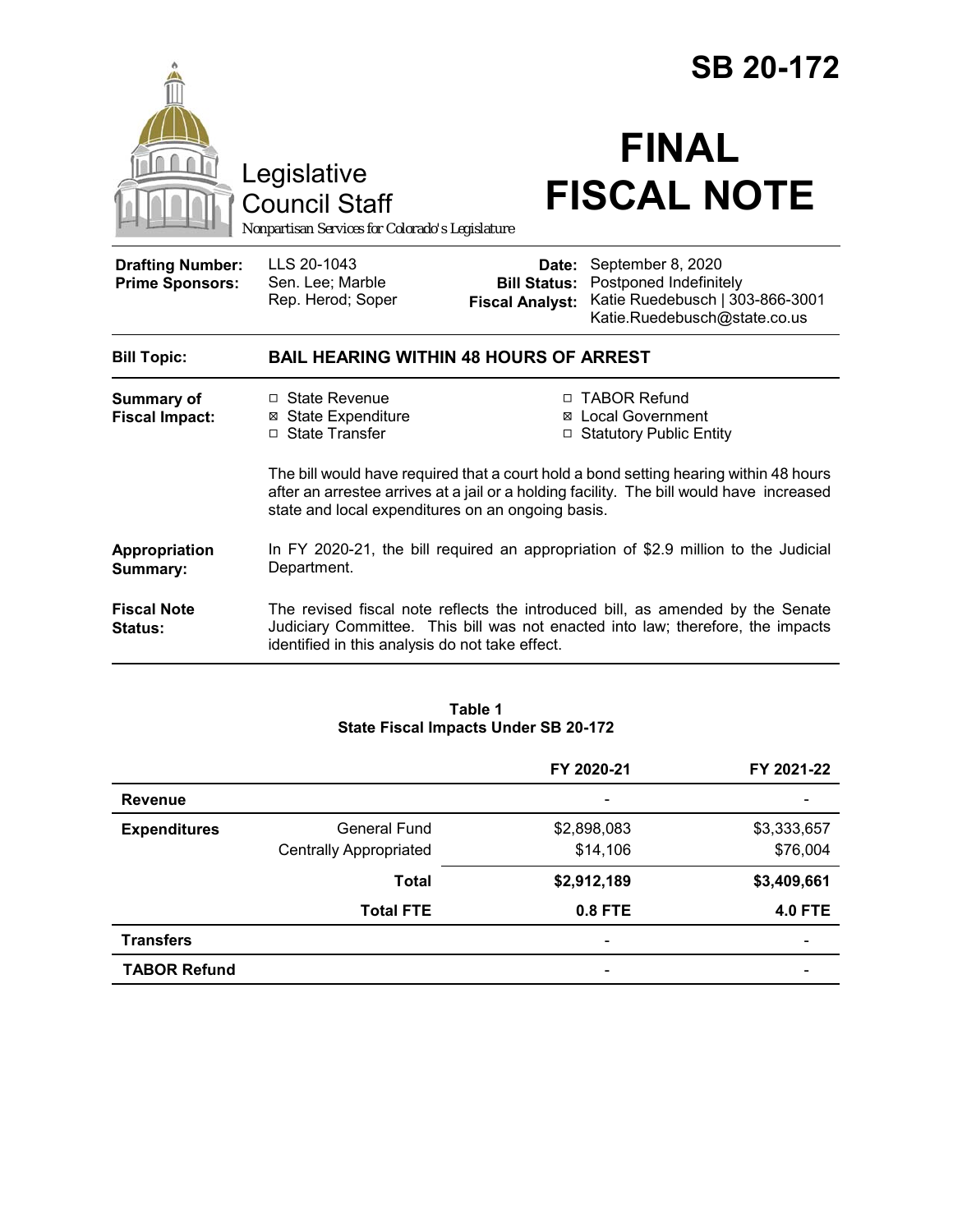September 8, 2020

## **Summary of Legislation**

The bill requires that a court hold a bond setting hearing within 48 hours after an arrestee arrives at a jail or a holding facility. Beginning on July 1, 2021, the 48-hour requirement applies to an arrestee who was arrested in a county where the alleged offense occurred. Beginning on July 1, 2022, the requirement applies to an arrestee who was arrested in a different county than where the alleged offense occurred.

In addition, the bill creates the position of a bond hearing officer in the Judicial Department to conduct weekend and legal holiday bond hearings via an interactive audiovisual device that provides the public with the opportunity to view the hearing. Judicial districts that contain a county designated high priority or a county eligible for the Underfunded Courthouse Facility Cash Fund Commission are authorized to have a bond hearing officer conduct bond hearings on weekends and legal holidays. The State Court Administrator may also determine if judicial districts that do not meet the requirements above may request that a bond hearing officer hold bond hearings on weekends and legal holidays.

Finally, the bill creates the County Assistance for Bond Hearings Grant Program in the Office of the State Court Administrator in the Judicial Department. The State Court Administrator must promulgate rules to implement the grant program, including the time frames for applying for grants, the form of the grant form application, and the timeline for distributing grant money. The State Court Administrator must prioritize awarding grants to counties and district attorney offices that lack current capacity to connect with the court for remote audiovisual bond hearings. Grants must be awarded by October 1 of each year. Grant recipients may use the money to purchase or upgrade audiovisual technology and to offset other costs related to the bill. The fund is subject to annual appropriation from the General Assembly and is repealed on July 1, 2025. All remaining money in the fund will be transferred to the General Fund.

# **Background and Assumptions**

According to the Office of the State Court Administrator's report related to Senate Bill 19-191, two judicial districts, the 2nd and the 19th, are generally meeting the requirements outlined in the bill. The fiscal note assumes that, in order to meet the 48-hour bond setting hearing deadline after the defendant's arrest, all judicial districts will need to operate at least one day on the weekend and be open on holidays. This fiscal note assumes nine judicial districts will use a bond hearing officer to conduct a total of 2,000 weekend and holiday bond hearings starting in FY 2021-22.

The Senate Bill 19-191 report can be found here: http://ccionline.org/download/SB19-191-Final-Report-with-all-attachments.pdf

## **State Expenditures**

The bill will increase state General Fund expenditures by \$2.9 million and 0.8 FTE in FY 2020-21 and \$3.4 million and 4.0 FTE in FY 2021-22. These costs are shown in Table 2 and discussed below.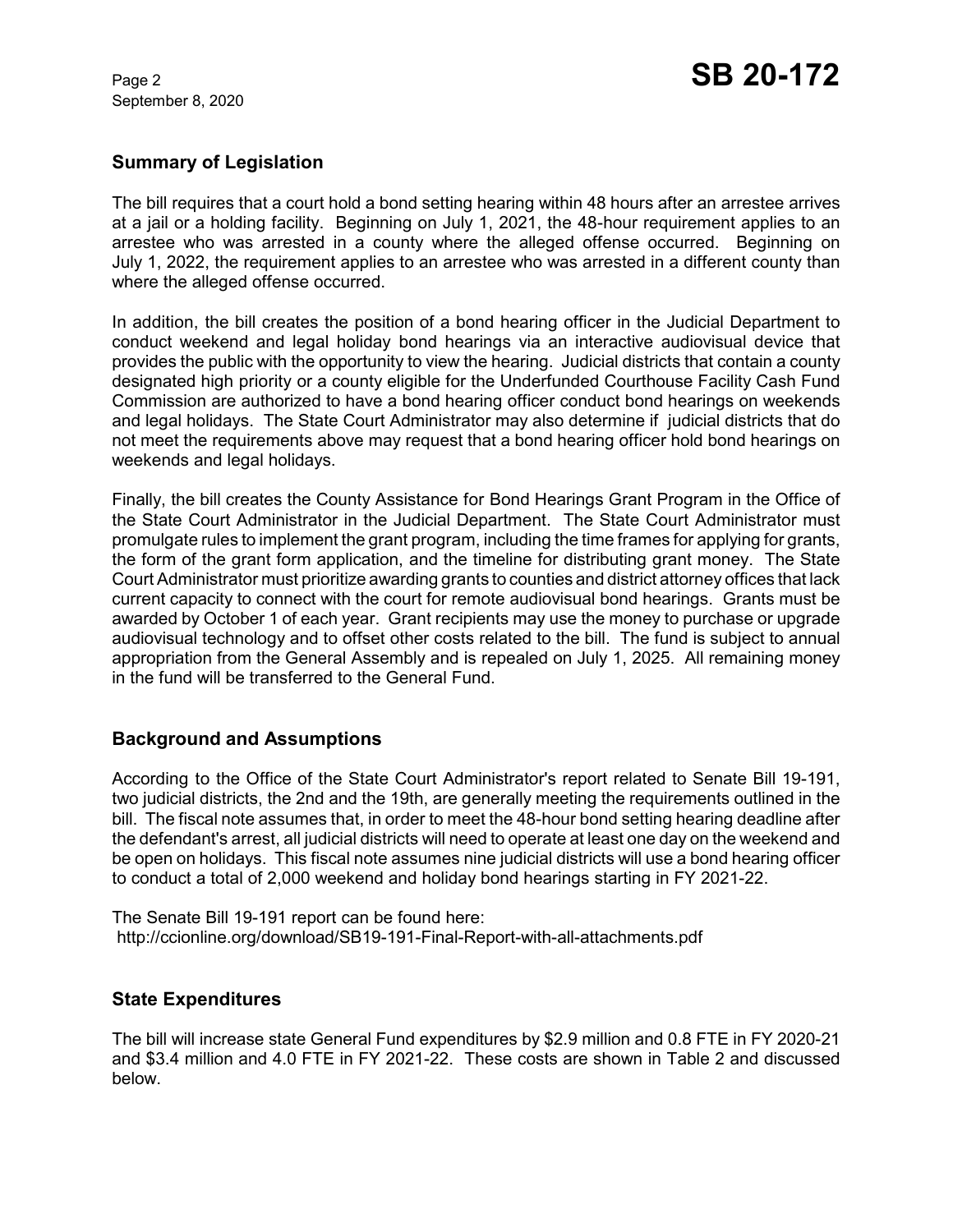**Table 2 Expenditures Under SB 20-172**

| <b>Cost Components</b>                           | FY 2020-21     | FY 2021-22  |
|--------------------------------------------------|----------------|-------------|
| <b>Judicial Department</b>                       |                |             |
| <b>Personal Services</b>                         | \$60,456       | \$362,733   |
| Operating Expenses and Capital Outlay            | \$54,568       | \$14,150    |
| <b>Project Management Consultant</b>             | \$250,000      | \$125,000   |
| Video Conferencing System                        | \$400,000      | \$400,000   |
| Grants to Counties and District Attorney Offices | \$2,133,059    | \$2,133,059 |
| Centrally Appropriated Costs*                    | \$14,106       | \$76,004    |
| FTE - Personal Services                          | 0.8 FTE        | 4.0 FTE     |
| <b>Judicial (Subtotal)</b>                       | \$2,912,189    | \$3,110,946 |
| <b>Office of the Public Defender</b>             |                |             |
| <b>Personal Services</b>                         |                | \$295,715   |
| <b>Public Defender (Subtotal)</b>                |                | \$295,715   |
| Total                                            | \$2,912,189    | \$3,409,661 |
| <b>Total FTE</b>                                 | <b>0.8 FTE</b> | 4.0FTE      |

 *\* Centrally appropriated costs are not included in the bill's appropriation.*

**Judicial Department.** The Judicial Department requires 4.0 FTE, which includes a bond hearing officer, staff assistant, A/V support specialist, and IT technician. As stated above, the bond hearing officer will hold approximately 2,000 bond hearings on weekend and legal holidays for nine judicial districts, and be located in two regional offices: one on the Western Slope and one on the eastern plains. The A/V support specialist will assist with the contractual and technical duties of operating the audiovisual equipment, as well as coordinating participants and ensuring the proceedings run efficiently. The IT support technician will also troubleshoot hardware and software issues, along with performing other support tasks. These costs are prorated to reflect the General Fund paydate shift and an April 1 start date.

In addition, the Judicial Department will hire a contract project management consultant to implement and coordinate the program as well as conduct stakeholder outreach. The cost of a contractor is estimated to be \$250,000 in FY 2020-21 and \$125,000 in FY 2022-21.

Also, the department may use a software as a service product to conduct remote bond hearings. Based on experiences in other states, the cost for the software program is estimated to be \$400,000 annually. The contract with the vendor will include regular customer support as well as initial training.

Finally, this fiscal note assumes that the Judicial Department will distribute \$2.1 million in FY 2020-21 and FY 2021-22 through the County Assistance for Bond Hearings Grant Program to counties and district attorney offices to purchase or upgrade audiovisual technology and to offset other costs related to the bill.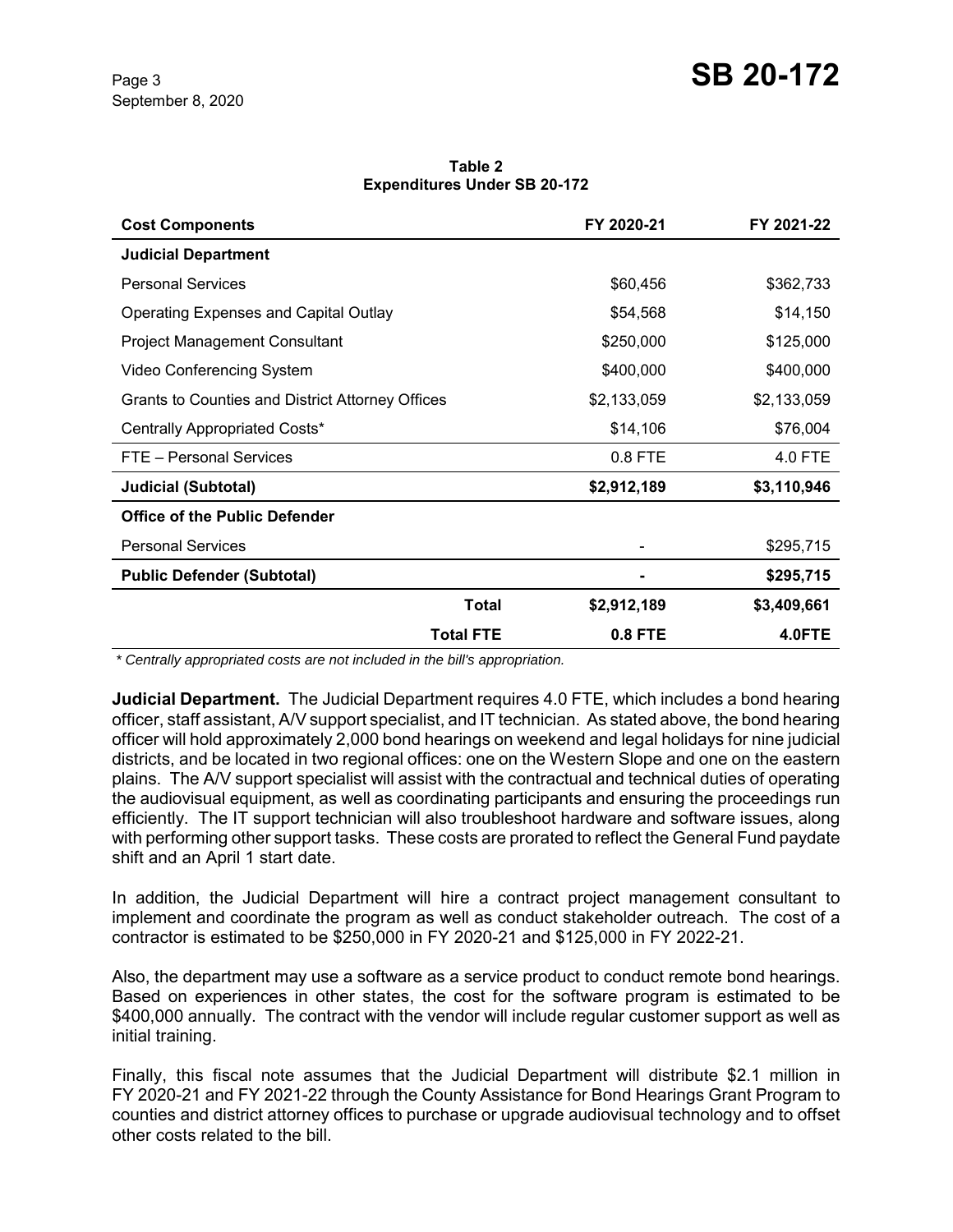September 8, 2020

**Office of the Public Defender.** Beginning in FY 2021-22, the Office of the Public Defender will need additional funding for staff overtime and contract attorneys to handle bond hearings on weekends and legal holidays. Costs assume an attorney rate of \$65 an hour for 8 hours a day and a staff assistant rate of \$28.50 an hour for 8 hours a day. In addition, the information technology costs will increase for the office for scheduling and comminations. This fiscal note assumes this cost will be requested through the annual budget process.

**Centrally appropriated costs.** Pursuant to a Joint Budget Committee policy, certain costs associated with this bill are addressed through the annual budget process and centrally appropriated in the Long Bill or supplemental appropriations bills, rather than in this bill. These costs, which include employee insurance and supplemental employee retirement payments, are estimated to be \$14,106 in FY 2020-21 and \$76,004 in FY 2021-22.

#### **Local Government**

Overall, this bill is expected to increase local government costs and workload starting in FY 2021-22, as described below. This workload increase may be offset by jail savings. In addition, revenue may increase for local governments from the Bond Hearings Grant Program. The exact impact to a particular local government will vary by district, depending on current bonding procedures, additional number of days needed for bond hearings, and number of individuals arrested. These impacts have not been estimated.

**District attorneys.** The bill will increase costs and workload for district attorneys. Similar to the, Office of the Public Defender, the 48-hour deadline will require district attorneys staffing these dockets to be available on weekends and holidays in all judicial districts. District attorney offices are funded by counties, with each county in a judicial district contributing based on its population.

**Sheriffs.** The bill will increase costs and workload for sheriffs to ensure the requirements of the bill are met, such as opening the courthouse, providing security, and transporting offenders to and from court. These costs are will vary based on location.

**County Jails.** This bill may lead to a more expedited release of offenders on bond which will decrease county jail costs. The number of offenders that will receive expedited release is unknown; therefore, the impact has not been estimated.

**Denver County Court.** The bill may increase costs, and workload for the Denver County Court, managed and funded by the City and County of Denver to meet the requirements under the bill.

## **Effective Date**

The bill was postponed indefinitely by the Senate Appropriations Committee on June 13, 2020.

## **State Appropriations**

In FY 2020-21, the bill required a General Fund appropriation of \$2,898,083 to the Judicial Department and 0.8 FTE